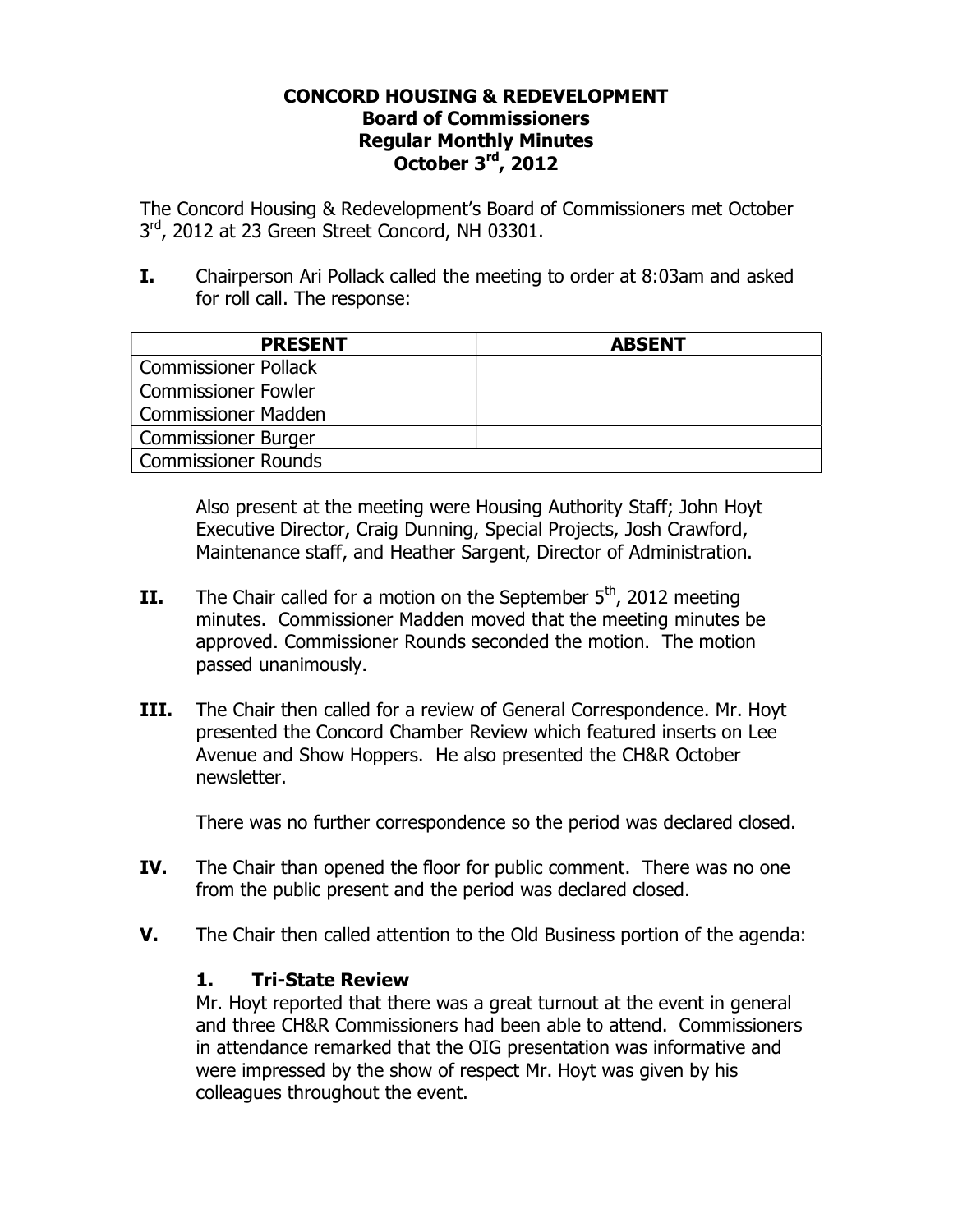There was no other Old Business to be discussed and the period was declared closed.

**VI.** The Chair then called attention to the New Business portion of the agenda:

## **1. Visit from Maintenance Staff: Josh Crawford**

Mr. Crawford introduced himself and informed the Board that he has been with CH&R since 2008 working his way from the Grounds Crew to Maintenance Staff. He was questioned by the Board about his assignments, challenges he faces, improvements he wishes could be made, and how he handles tenants. Mr. Crawford reported that he wished he could access the work order history so that he could better track the work he had performed in a particular unit, but overall enjoys his job.

## **2. Other:**

Mr. Hoyt informed the Board that a building located at 5-9 North Main Street was being offered for sale for \$595,000. It currently houses the Let's Dance Studio, the old Suitcase store and Imagination Village. Commissioner Madden asked about parking issues if we were to try to make it into housing units. Commissioner Pollack said the City is encouraging parking opportunities within existing parking garages with an ordinance and that the work being proposed on Main Street will help as much as it may hinder any redevelopment opportunities. Commissioner Burger asked about how we would use the space if we purchased it. Mr. Hoyt said that the commercial space would remain and possibly try to make housing on the second floor. Commissioner Pollack asked Mr. Hoyt to keep the Board informed about this opportunity.

Commissioner Fowler asked about the latest on Walker School. Commissioner Pollack thought that the Concord Group was the most viable option, but that would leave their current building vacant.

Mr. Hoyt and Mr. Dunning did a walk-through of the former school on Summer Street in Penacook. He reported that purchasing terms are similar to other city-owned properties and that it is a registered historical property. It is their opinion that the cost to make it into rental units far exceeds the possible rental income to be made.

There was no other New Business to be discussed and the period was declared closed.